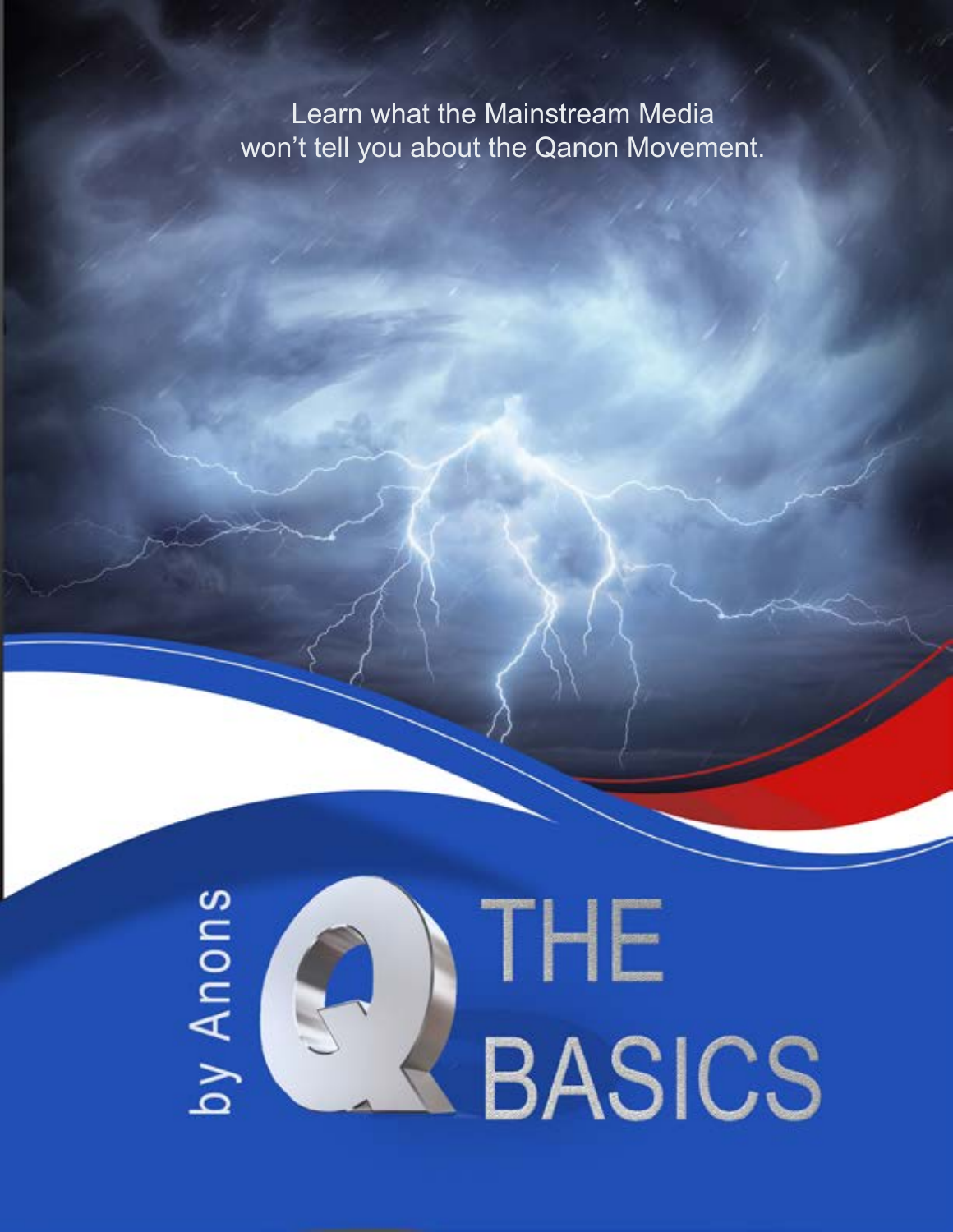### INTRODUCTION

#### Have you seen "Q"?

1

Qanon, or Q, the eponymous and anonymous poster who has gained a considerable amount of attention over the past several weeks, is now being discussed by both Mainstream Media (MSM) and mainstream America alike. While the MSM had previously published a negligible number of stories about Q, a notable increase in the obviously coordinated number of articles has occurred since President Trump's rally in Tampa Bay on July 31st, 2018, where sightings of "Q" t-shirts and hand-made posters were not only ubiquitous but their presence was even acknowledged by the President himself, gesturing on live TV.

> The time has now come for an informative introduction intended to educate those who are unaware of, interested in, or just beginning to follow Q, and to refute the mis-<br>information disininformation. formation, and fake news being propagated by the liberal MSM, and even by several purportedly conservative (and supposedly Trump-supporting) media voices on the subject.

> > And who better to describe and explain the Q phenomenon than the "anons" themselves, the anonymous posters who follow and converse with Q?

To this end, this introduction is not meant to explain all that Q has stated in the information and intel posted (known as crumbs, an allusion to bread crumbs); it will cover just the basics. For more details on what Q has communicated, the reader should to go to sites like qanon.app, qmap.pub, qproofs.com, qanon.news, and other similar sites that compile crumbs, side by sides (side-by-side graphics confirming intel through open-source reporting), and proofs (graphics showing that coincidences mentioned by Q are not coincidences at all).

Neither Q nor the Great Awakening "movement" associated with Q are conspiracy theories, but rather an organic information operation and truth-seeking campaign, the goal of which is to help President Trump peacefully Make America Great Again, and by extension to make the world a better, safer place for all to live in peace. So, in order to be properly introduced to Q, and to the movement associated with Q called the Great Awakening, there are questions the reader will need answered: Where and when did Q start to post? Who posts as Q? What does Q post about? Why does Q post?

#### 2 WHERE AND WHEN DID Q FIRST POST?

The first crumb Q posted was on 4chan, an image board Internet forum launched in 2003. Q first posted in the thread named "Mueller Investigation" on the board named /pol/ on October 28th, 2017, and on other threads until, on October 31st, 2017, Q then posted in the thread named "Bread Crumbs - Q Clearance Patriot". On November 1st, 2017, the thread "Calm Before the Storm" (CBTS), named after President Trump's perplexing phrase uttered on October 5th, 2017, was created. Q posted on multiple iterations of CBTS (536 threads) until stating that 4chan had been infiltrated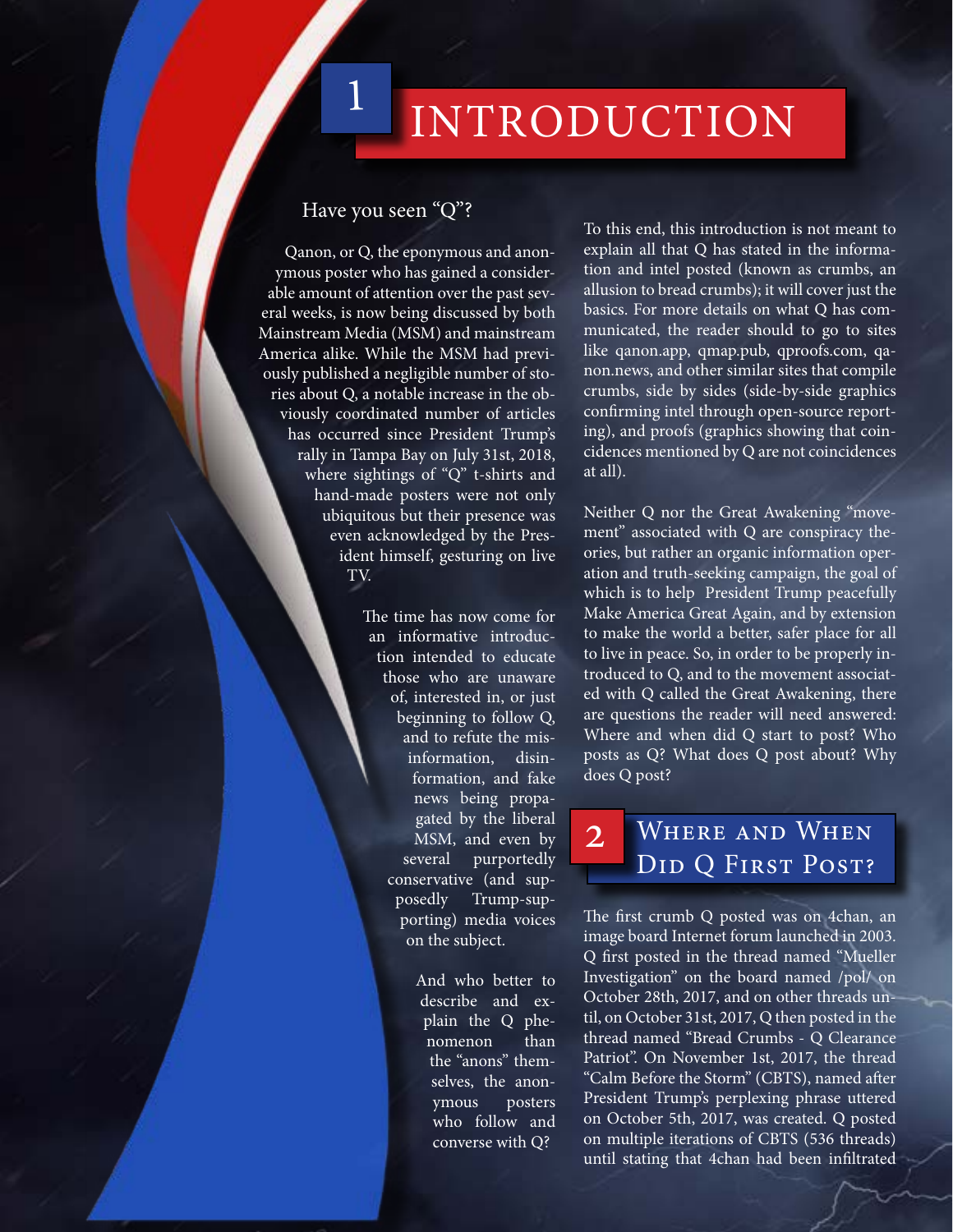and security compromised, necessitating a move to 8chan in order to maintain readers' assurance of Q's authenticity.

8chan, a non-affiliated image board similar to 4chan, was launched in 2013 as a free-speech alternative to the increasing censorship at 4chan. A board was created with the same name as the thread Q posted in on 4chan, /cbts/, on November 19th, 2017. Q posted on /cbts/ until January 6th, 2018 (308 total general threads), stating that that board had also been compromised. Q had problems using the tripcode, a pseudo-registration that verifies a poster's identity, notably on December 14th and 21st, 2017, among other instances. This inability to use the tripcode forced anons to make a new board: /thestorm/. Q first posted on /thestorm/ on January 5th, 2018. Q and anons stopped using /thestorm/ after 41 general threads due to internal disputes and self-promotion, forcing a migration to yet another new board.

Then, on Monday, January 8th, 2018, the board still in use today was created, named /qresearch/, which will henceforth be referred to as "The Board". Q has been able to post freely on The Board since that date, and continues to post crumbs up to the time this was written. Also on January 8th, 2018, Q made a private board for Q alone to post in, named /greatawakening/. On March 28th, 2018, Q stopped using /greatawakening/, stating that it was under attack. Finally, after a delay, Q made /patriotsfight/ on May 4th, 2018, the private board that Q uses today. On all these boards, Q has posted crumbs that anons can discuss on /qresearch/ with Q, although those who are new to The Board are encouraged to first observe how anons operate and research before contributing.

However, it should be noted that there are no communications outside these boards or with anyone privately and, as Q has stated, anyone claiming otherwise, "should be considered fake news and disregarded immediately"!

Since the MSM has yet to accurately describe how The Board actually works, some clarification is in order. 8chan is maintained by the Code Monkey (CM), which hosts The Board. The Board Owner (BO) maintains The Board, appointing Board Volunteers (BV) to help. 8chan has a maximum limit of 751 for the number of posts in each thread. So, to maintain the research done by anons in the general thread, an anon must make (bake) a new thread (bread) each time a thread reaches 751 posts. This anon is known as "the Baker". The Bakers are responsible for posting Q's recent crumbs, notable posts of research from the previous thread (notables), and other information and links used by anons (dough) as the first posts in the new thread. Besides the General Research thread, The Board has other threads, maintained by the BO and BVs, for memes, side by sides, and other research topics. Those who attempt to disrupt,

discredit, or distract anons from doing and discussing research on The Board are referred to as "clowns" or "shills". The anons themselves come from many countries, occupational backgrounds, and stages of life, working cooperatively ("the Hivemind") to attempt to better understand the truth behind historical and current events. Q may post several times a day for weeks or, conversely, not post for days or weeks at a time.

To date, there have been more than three million posts on The Board, and Q has dropped over 2000 crumbs, reaching an audience of tens of millions in the United States of America and around the world.

3 WHO POSTS AS Q?

While Q posts anonymously, there have been hints as to just who  $\overline{\text{Q}}$  might be. The signoff as " $\overline{\text{Q}}$ " in most crumbs began in a post on November 2nd, 2017. Before this date, Q had already introduced the concept of being a "Q Clearance Patriot". "Q Clearance" is a Department of Energy security clearance designation for someone who has access to Top Secret, Secret, and Formerly Restricted Data, in addition to National Security Information.

This clearance is similar to the Top Secret clearance in the Department of Defense. It is important to note, however, that Q never claims to have this specific clearance, nor to work for the Department of Energy. It is an allusion. The "Q Clearance" simply signifies that Q has a high level clearance designation, and alludes to the "Q Clearance" given to Jack Ryan in *The Hunt for Red October* wherein he did not have the necessary clearance to help in the search for the rogue submarine.

The "Q Clearance" allusion is simply meant to imply that Q has the necessary security clearance to be cryptically divulging insider information without leaking, thus maintaining national security.  $Q_s^s$  use of allusions from popular culture has a dual purpose: not only to maintain national security, but also as a foil to expose, mirror and thus counter the media and entertainment industries' deliberate development of popular culture into a propaganda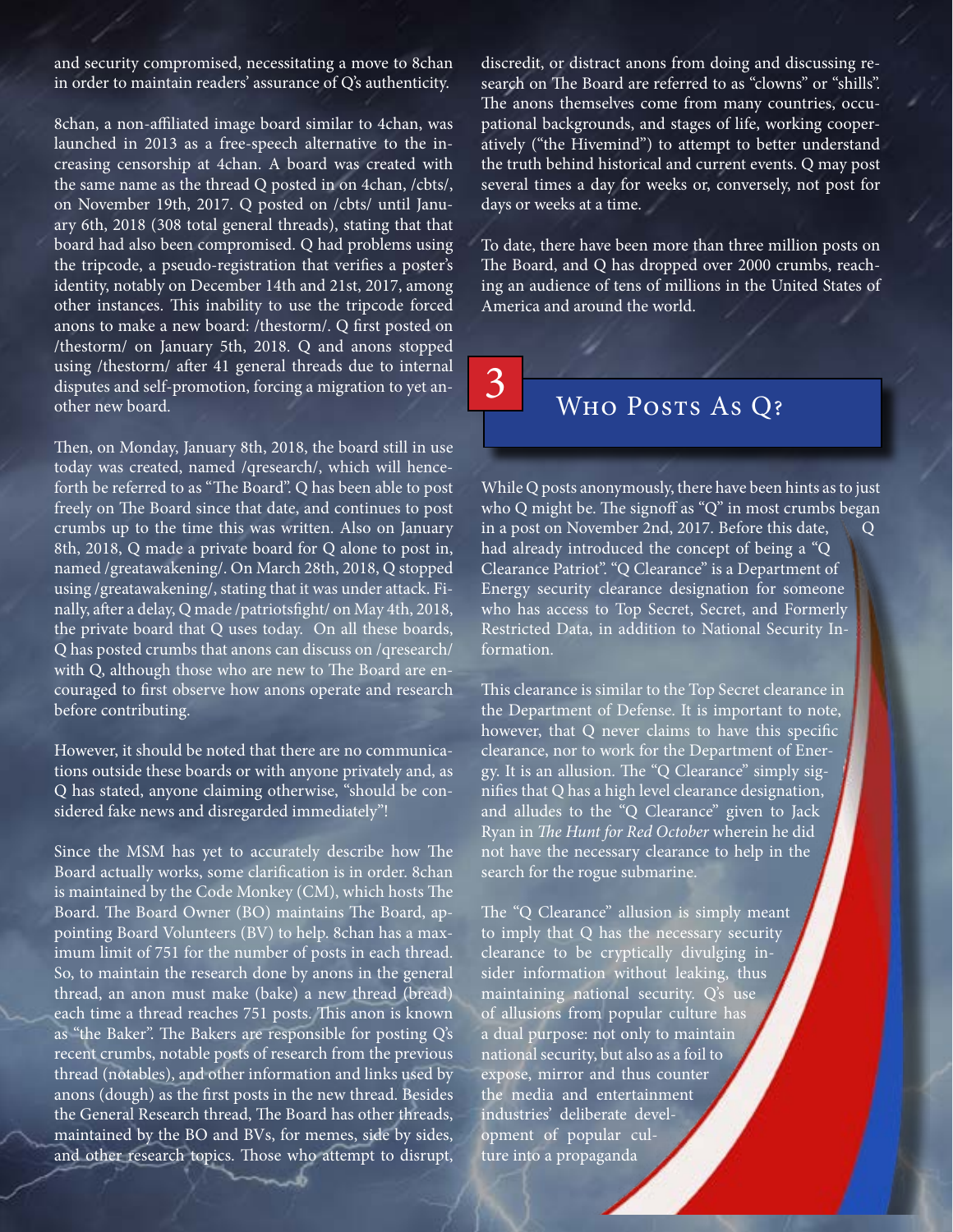mathematically impossible? Wait until you learn who has been talking to you here." Q's spe-

cifically confirmed identity might remain a mystery to anons and to the public, but ultimately that is not im-

arm of those who advance their own agenda and, in so doing, would do us all harm.

Q has also posted under other signoffs: "The WH", "4,10,20", "Q+", "Q, DELTA", and "Q [auth478-24zgP]". Occasionally Q does not use a signoff, yet anons know that it is Q due to the tripcode used. While there are unconfirmed theories about the meaning of each of these signoffs, individuals are encouraged to see the signoffs within the context of the specific posts where they appear and to draw their own conclusions.

Q has stated that, "We serve at the pleasure of the President", implying not only that Q works for President Trump, but also that Q is a team. Early on, Q used "I" a few times, but now only uses "we". On occasion, Q posts pictures of the President's pen and signatures, scenes from Air Force One while the President is traveling, and other images and crumbs that also imply that Q is close to the President.

Q has also affirmed that, "Less than 10 can confirm [who or what Q is]", adding, "Only three are non-military." It should be noted that the anons on The Board are encouraged not to try to "dox", or identify, who Q is. The understanding, then, is that Q is a team of high-ranking officials within the Trump Administration who post information to awaken the public to sensitive and important events or "happenings" that the media may or may not report on, and to provide insider context. While fewer than 10 people can confirm Q's identity, it is widely thought that there are multiple people who post as Q. Due to the fact, therefore, that anons do not know whether Q is one person or several when posting, it is common to refer to Q as a collective singular noun.

Whoever Q might be, pictures are posted that point to a connection between Q and the President, and posts are written in real time about policies advocated by President Trump, events in which he takes part, and strategies he deploys. Also in real time, anons decode Q's cryptic messages to attempt to better understand what President Trump's intentions were for a specific policy or event.

While the public awaits the revelation of who posts as Q, anons were given this on March 10th, 2018 in reference to Q's identity: "How many coincidences before it becomes

portant. It is, rather, the messages,<br>rmation, intel, and facts that O posts which are information, intel, and facts that important. Anons focus not on who Q is, but on what Q is saying. The intel decoded from the crumbs gives anons, and the public thereafter, what appears to be insider information on what President Trump's administration has done, is doing, and will do.

#### 4 WHAT DOES Q POST ABOUT?

Starting from Q's first crumb, there have been cryptically worded statements and questions that are meant to lead anons and the public to question and research insider information about presidential strategies, policies, and events. These details have been and will continue to be provided without violating National Security (NATSEC) and Operational Security (OPSEC) laws, to ensure that there is no leaking or divulging of secret or classified information.

This intel is focused on what President Trump has faced, is facing, and will face as the leader of the free world: corruption, subversion, sedition, and evil. The President is fighting for "We The People" of America, the public citizenry, and, ultimately, the world.

Ongoing or upcoming events in this fight are alluded to in cryptic phrases that Q uses called "signatures". Signatures such as "Alice and Wonderland" (not to be confused with just "Alice"), "Sum of all Fears", "Hunt for Red October", and others are meant to allude to an event that cannot be explained at the time that the signature is used. Q also uses "stringers" that are important and puzzling strings of words, numbers, letters, and symbols that are meant to convey more sensitive information.

As an example of what stringers are, Q posted this within a series of stringers on November 25th, 2017: "\_FREEDOM-\_  $v05_{\text{yes}}27 - 1_{\text{z}}$ ".

Those who are interested in such details are encouraged to research and learn for themselves what these crumbs imply and to draw their own conclusions by viewing crumbs and side by sides in the websites listed in the introduction.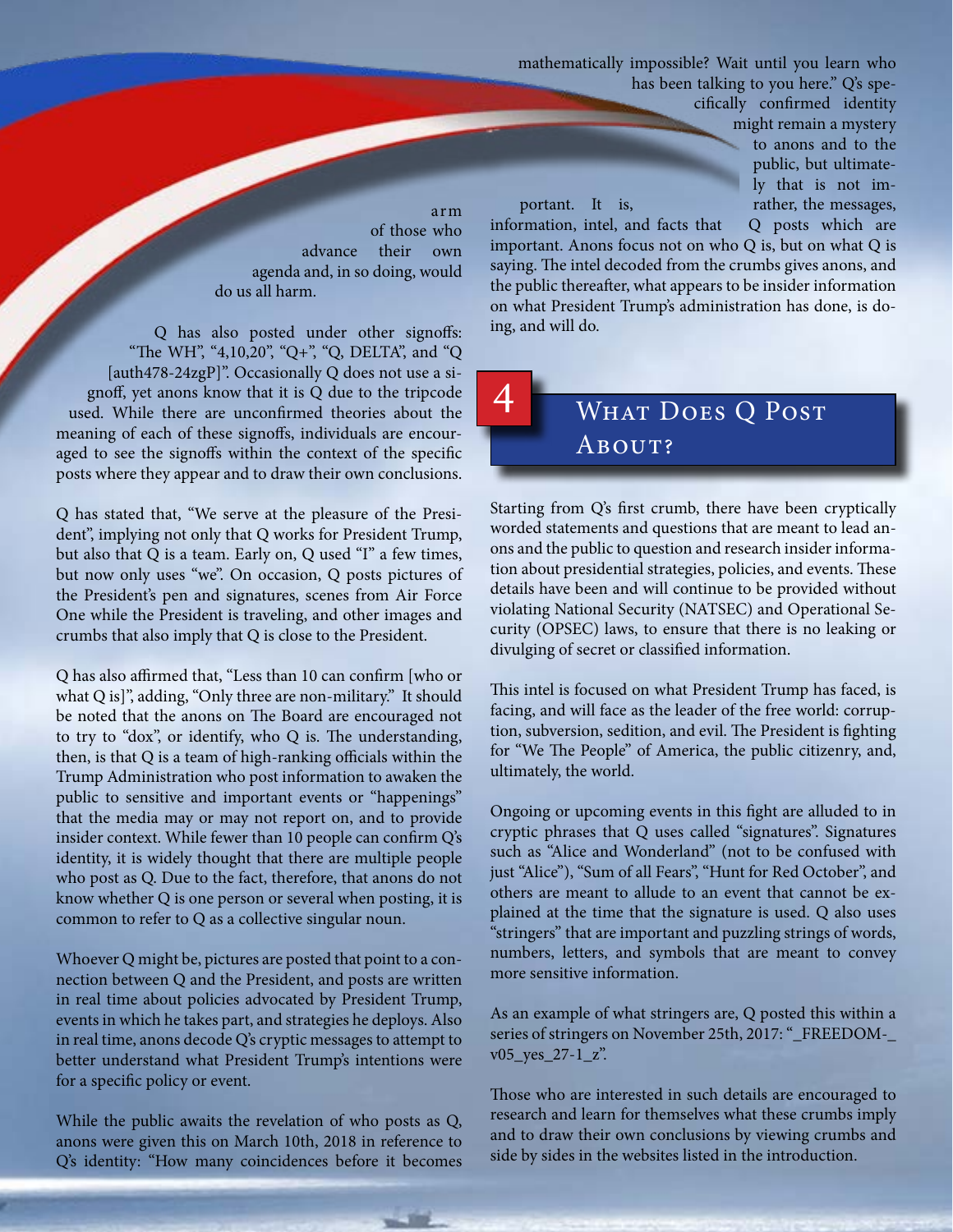Detailed crumbs aside, Q started with a macroscopic overview of the nature and structure of the current "World Order," which President Trump was elected to confront and change for We The People.

Q has overtly stated that three "puppet masters" exert a degree of power in the world that defies credulity: The House of Saud, the Rothschild family, and George Soros, each having their own sources of financing and control mechanisms.

For example, we know that the House of Saud, the dynastic monarchy of Saudi Arabia, has amassed trillions of dollars from oil exports and that subsequent Saudi Arabian influence across the Sunni Arab world has resulted in the funding of radical Islamic terrorist groups and malicious political influence in the West. Thankfully, because of allies in Saudi Arabia and President Trump's diplomacy, Saudi Arabia has been largely removed from this power structure.

The Rothschild family has also attained trillions of dollars in wealth through their banking and other financial endeavors undertaken over the span of centuries. Their control over central banking, wars, and governments has enabled them to dictate policies, laws, and the actions of politicians in many, if not most, nations.

Then there is George Soros who, with likely an undeclared fortune of around one trillion dollars, has been able to control markets, influence many politicians, and lobby governments through his extensive apparatus of subversive political organizations. Moreover, Q has stated that Soros has taken the place that the Rockefeller family previously held in this World Order.

Many of Q's first crumbs explained aspects of the control exerted on We The People by these three "puppet masters" and those that work with or for them. This worldwide power structure, known as "the Cabal", along with the compromised monarchies, politicians, governmental agencies (the Deep State), corporations, charities, media organizations, and other private individuals is what President Trump is fighting.

This same Cabal of corrupt and truly evil individuals is what was fighting to prevent President Trump, and We The People, from winning in the 2016 election, and it has been fighting those election results ever since. As Q has repeatedly stated, "They never thought she [Hillary Clinton] -<br>would lose."

Upon her presumed victory, for which the Cabal so spectacularly unsuccessfully fought, the Cabal would have continued unimpeded and increased its illegitimate control over the world and its people. In fact, as is becoming increasingly clear, the Cabal did everything they could to get her elected: the financiers spending billions of dollars, media organizations lying, Deep State actors within government agencies leaking, and even spying on President Trump as a candidate, president-elect, and President, to no avail.

After macroscopically describing the Cabal's operations



and machinations, Q's crumbs then began focusing in more detail on all the Cabal has done, is doing, and likely will try to do. Discussion of the spying on President Trump and his campaign is but one example of how Q focuses microcosmically on events.

This is done by asking detailed questions about how, for instance, the CIA, FBI, DNI, Five Eye [Australia, Canada, New Zealand, UK, and USA] Alliance, Republicans, Democrats, former President Barack Hussein Obama and his White House, and others appear to have themselves colluded to abuse the FISA process with a fake "dossier" to illegally spy on President Trump's campaign using "plants" and spies. Pre-empting the public exposure of their crimes, they have been unsuccessfully attempting to frame President Trump through projection with allegations of "collusion" with Russia for the "hacking" of emails from Hillary, the DNC, John Podesta, and others.

A wide range of other topics, events, and scandals are covered in the over 2000 crumbs dropped without leaking or breaking national security laws. This includes coverage of the following: government agencies such as the CIA, DNI, FBI, DOJ, and others; globalism; mass migration; cultural Marxism; human trafficking; the Clinton Foundation; Uranium One; WikiLeaks; Seth Rich; Jeff Sessions, Robert Mueller; John Huber; many discredited officials from Obama's presidency; President Trump's strategies and executive orders; media corruption; illegal spying on citizens; infiltrations of the United States government by foreign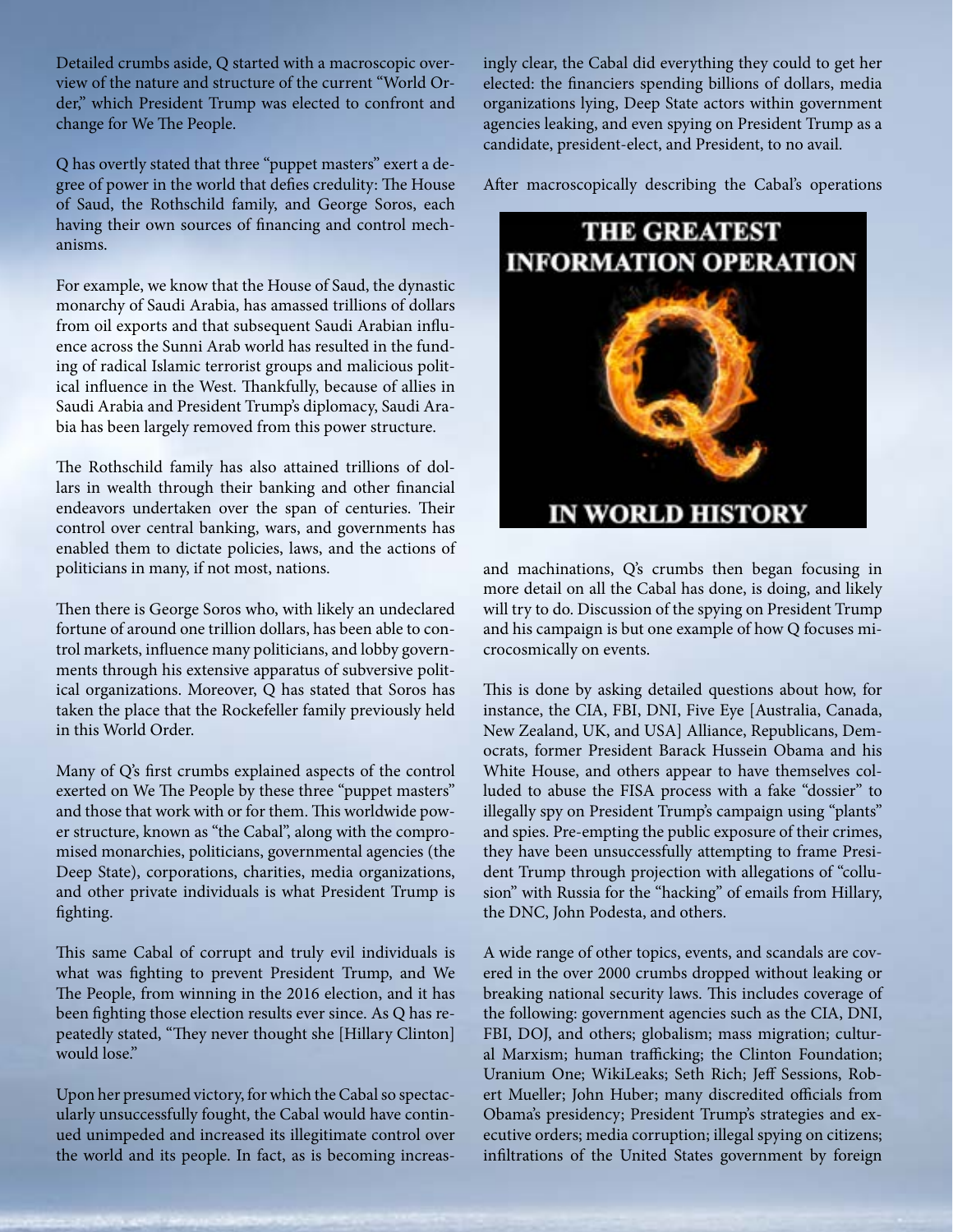bad actors; extremist organizations such as MS-13, ISIS, and Antifa; political subversion by the Cabal and their politicians; foreign policy strategies on North Korea and Iran; and much more.

Through open-source research generated by this information, Q aims to reveal who controls the world, how they control it, and what is being done to stop this control. We The People of the United States of America elected President Trump to fight against this control, as our representative, but he is not entirely alone. There are many Patriots who were and who are helping the President in this fight.

If Q serves the President, and he serves We The People, then Q and the President serve We The People together. And together, We The People need to know just what it is that we are fighting against so that we can know how to fight for our common good, for "Where we go one, we go all." This enlightenment of the public consciousness and conscience, not just in America, but worldwide, is known as the Great Awakening.

This "awakening" occurs when anons decode and decipher the meanings of crumbs and disseminate them to the rest of the public. The timing of when the crumbs are posted is important to the decoding of Q's communications.

Yet, whether the crumbs come before or after the events they describe, they nonetheless allow anons to convey the insider information to the public in order to educate and awaken those who do not know **ATHE TRUTH IS LIKE A LION** or understand the reality behind events experienced or narrated.

Anons create memes to make this message easier to understand, side by sides to show through open-source reporting what the crumbs

mean, and proofs to show Q and President Trump's connections and similar thought processes. No one is forcing anons to decode the crumbs, to research, make graphics, or spread the information to the public. The intel contained in the crumbs is revealing, informative, and educational, and anons understand it is for the good of the country and the world that the public have access to this information – after all, it affects them regardless. Millions have already been reached, and millions more will be in the future. Q's posts have shown these millions what the Cabal has been doing, who is in the Cabal and how the Cabal has been controlling the world. Yet with each revelation to the public, the control by the Cabal over humanity decreases, day by day, post by post.

#### WHY DOES Q POST?

Q first used the term "Great Awakening" on the second day of posting, October 29th, 2017, and has used it many times since. On January 8th, 2018, Q first used the phrase, "Where we go one, we go all" (WWG1WGA). Q has used many other phrases, including "Truth belongs to the people", "The choice to know will ultimately be yours", "Expand your thinking", "Dark to light", "You are not alone in this

fight", "Good will always defeat evil", "Future proves past", "Read the Bible. God Wins", "You are the calm before and during the storm", and many others.

YOU DON'T HAVE TO DEFEND IT LET IT LOOSE; IT WILL DEFEND ITSELF."

5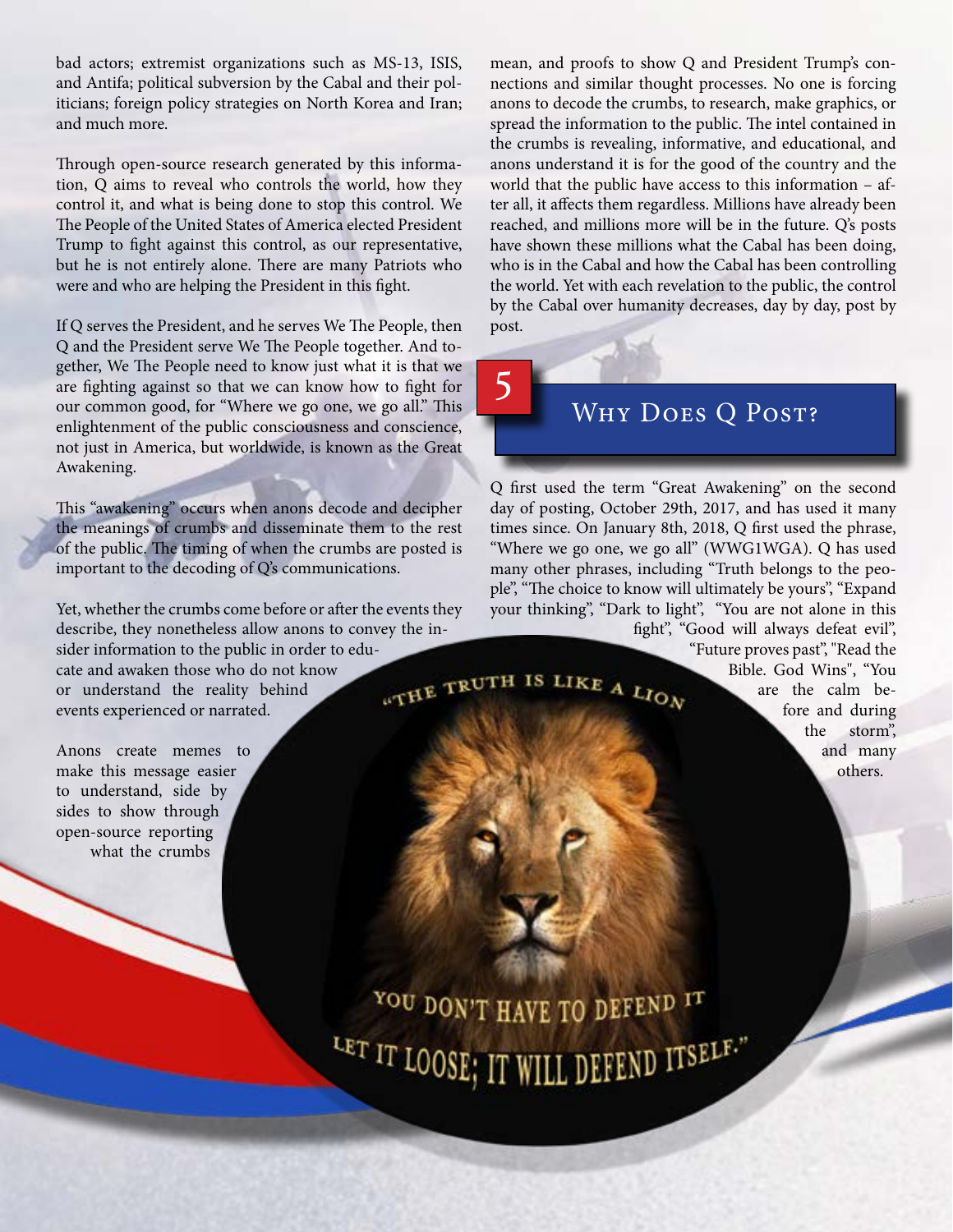These phrases signal – to the anons that decode, research, and spread the crumbs, and to the public as well – that we can help President Trump fight the Cabal by educating others about what it is that we are fighting.

Q reminds anons and the public that this fight's, "Scope and size [is the] biggest in history", to "Trust the Plan", and to "Stay the course." The Plan to fight the Cabal was initiated by Patriots, and Patriots were, are, and will be helping the President execute it.

The Great Awakening is not a conspiracy theory or a cult, as those who seek to discredit would like the public to think. It is a sophisticated and coordinated information operation from within President Trump's administration to enlighten the public about the true state of affairs of the nation and the world, providing vast amounts of information well beyond the scope of this introduction. So vast, in fact, that Q has stated, "These, the crumbs, in time, will equate to the biggest drops ever disclosed in our history."

Ultimately an informed public is a key component of Making America Great Again and Keeping America Great. The Declaration of Independence that led to the founding of the great Nation that is the United States of America states that, "Whenever any Form of Government becomes destructive of these ends, it is the Right of the People to alter or to abolish it, and to institute new Government" and such is relevant today.

We The American People acted in accordance with this ideal by electing President Trump to renew our government, and Q, through the Great Awakening, is enlightening We The People about what the enemies of the people have done, are doing, and will do to fight this historic change.

The intensification of attacks against Q, the Great Awakening, We The People, Patriots, the President, and the United States of

America is indicative of the ferocious level of resistance to the loss of power and control of those whose deeds and

Whenever any Form of Government becomes destructive of these ends. it is the Right of the People to alter or to abolish it. and to institute new Government.

true objectives are being exposed. In order to mitigate the confusion in this time of chaos, Q has asked anons to help be the Calm Before and During The Storm. To this end, Q also asks anons and all those who have been preyed upon, to pray.

God bless the Nations of the World, and God bless a World of Nations.

God bless all Patriots, President Trump, and the United States of America.